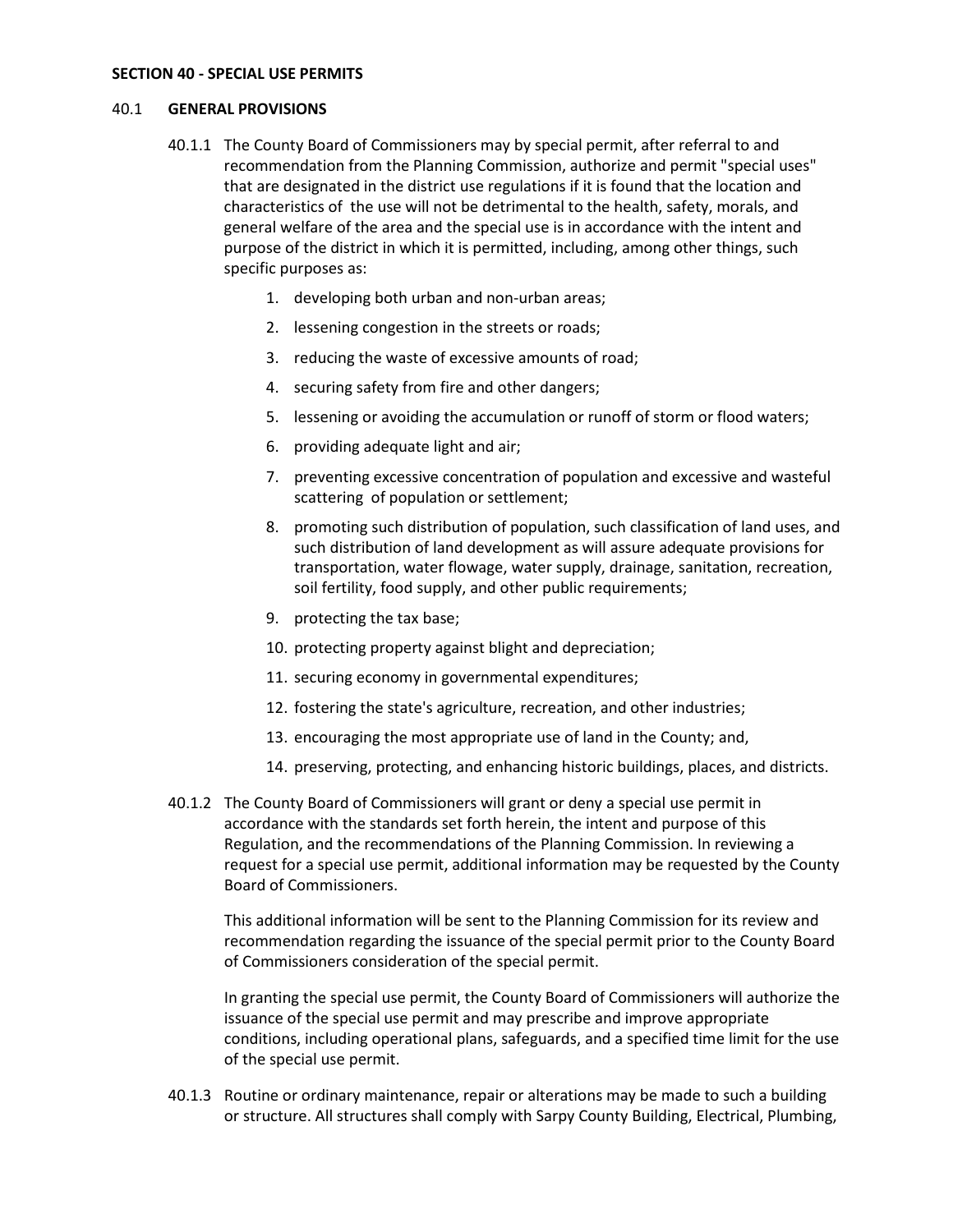and Heating Codes, and shall comply with applicable sections of the Sarpy County Utilities Regulations relative to water and sewer.

40.1.4 No structural alterations, repairs, additions or enlargements shall be made in or to such building or structure existing under a special use permit unless a new special use permit is granted for such alterations, repairs, additions, or enlargement, in accordance with the rules and procedures of the County Board of Commissioners.

### 40.2 **APPLICATIONS FOR SPECIAL USE PERMITS AND PLANNING COMMISSION RECOMMENDATIONS**

- 40.2.1 A request for a special use permit for a special use or modification of a special use may be initiated by a property owner or his/her authorized representative by filing an application with the Director of Planning upon forms prescribed for this purpose. The application shall be accompanied by a non-refundable fee as established in the "Master Fee Schedule for the Planning and Building Department" adopted by the County Board. Applicants shall also be required to pay a Mailing Fee as established in the "Master Fee Schedule for the Planning and Building Department" adopted by the County Board for written notices to be sent to property owners within 300 feet of the property which is the subject of the special use permit request. All fees are required to be paid in advance of scheduling the application with the Planning Commission or the County Board.
- 40.2.2 Applicants shall submit the site plans and other such plans and data showing the dimensions, arrangements, description, data, and other materials shall constitute a record essential to the understanding of the proposed use or proposed modification.
- 40.2.3 The other information required shall be addressed in the application to identify for the Planning Commission and County Board of Commissioners that the proposed use or modification will conform to the required performance standards contained in these regulations.
- 40.2.4 The operational plans will be identified by the Director of Planning in consultation with other Sarpy County Officials and will be based on compliance with local rules and regulations and state and federal laws and regulations.
- 40.2.5 After filing a completed application for a special use permit or modification of a special use, the Planning Commission shall have 30 days to review the materials and make a recommendation to the County Board of Commissioners. This recommendation can include appropriate conditions and a specified time limit for the performance of the special use permit or modification of a special use.

# 40.3 **PUBLIC HEARING**

- 40.3.1 Before issuance of any special use permit, the County Board of Commissioners will consider the application for the special use permit together with the recommendations of the Planning Commission at a public hearing held at the call of the Chairman of the County Board of Commissioners within 30 days of the completion of the Planning Commission's review and after prior notice of the time, place and purpose of the hearing has been given by publication in a legal paper with general circulation in Sarpy County one time at least 10 days prior to such hearing.
- 40.3.2 At the time of submittal of a Special Use Permit application, the applicant shall present the Planning Department a certified address list from a title company of those persons who own property within 300 feet of the subject site. The Planning Department will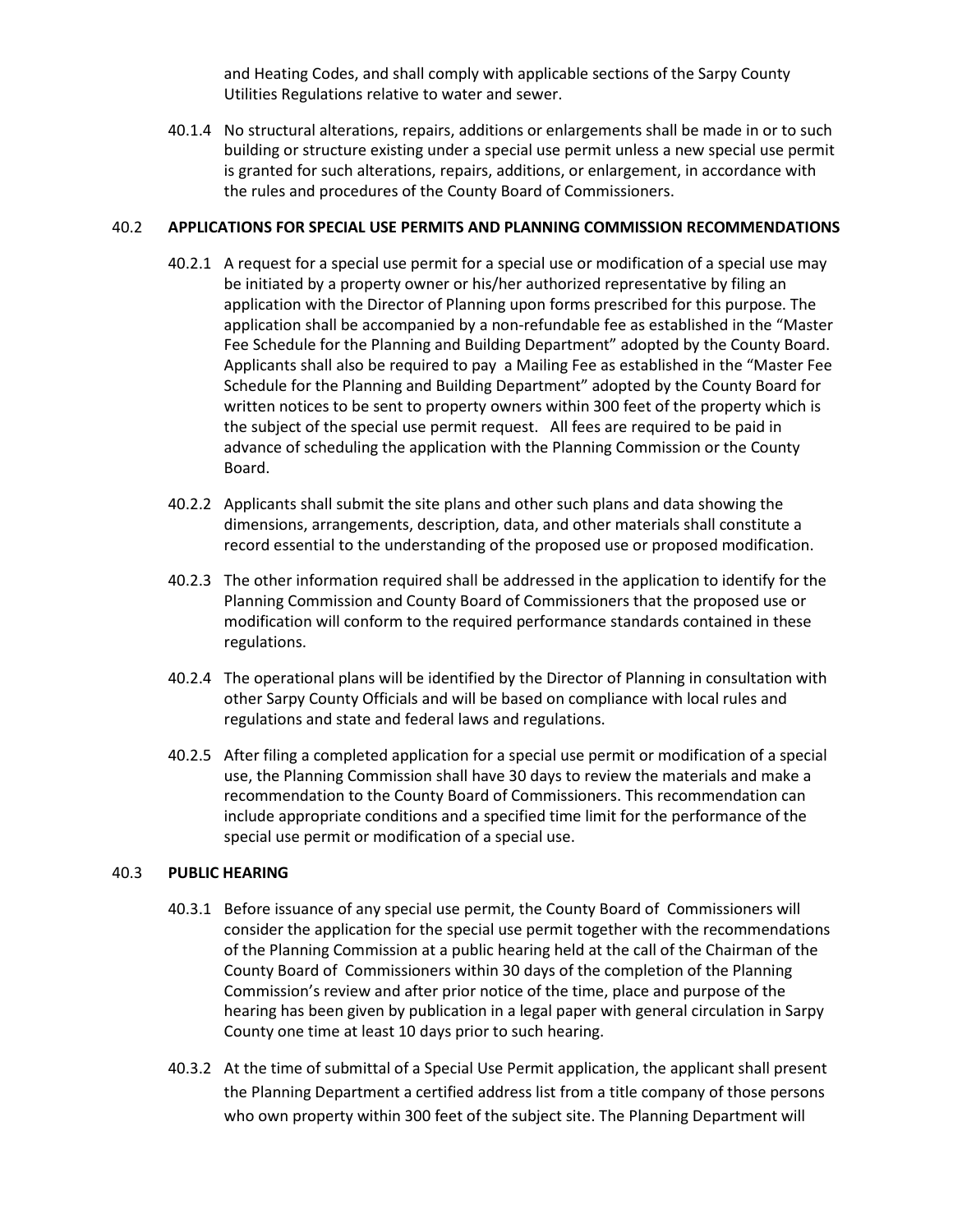send written notice of the special use permit request to property owners within 300 feet of the property which is the subject of the special use permit. Such notice will also include the date and time of the Planning Commission public hearing and the estimated date of the County Board public hearing.

## 40.4 **DECISIONS**

40.4.1 The concurring vote of the majority of the members of the County Board of Commissioners shall be necessary to grant a special use permit.

### 40.5 **PERFORMANCE STANDARDS**

- 40.5.1 No special use permit shall be granted by the County Board of Commissioners unless such Board shall find:
	- (A) That the establishment, maintenance, or operation of the special use will not be detrimental to nor endanger the public health, safety, morals, comfort, or general welfare of the community.
	- (B) That the special use will not be injurious to the use and enjoyment of other property in the immediate vicinity for the purpose already permitted, nor substantially diminish and impair property values within the neighborhood.
	- (C) That the establishment of the special use will not impede the normal and orderly development and improvement of the surrounding property for uses permitted in the district.
	- (D) That adequate utilities, access roads, drainage, and/or necessary facilities have been or are being provided.
	- (E) That adequate measures have been or will be taken to provide ingress and egress designed to minimize traffic congestion in the public streets.
	- (F) The special use shall not include any activity involving the use or storage of flammable or explosive material unless protected by adequate fire-fighting suppression equipment and by such safety devices as are normally used in the handling of any such material.
	- (G) The special use shall not include noise which is objectionable due to volume, frequency, or beat unless muffled or otherwise controlled.
	- (H) The special use shall not include vibration which is discernible without instruments on any adjoining lot or property.
	- (I) The special use shall not involve any pollution of the air by fly-ash, dust, vapors or other substances which are harmful to health, animals, vegetation, or other property or which can cause soiling, discomfort, or irritation.
	- (J) The special use shall not involve any malodorous gas or matter which is discernible on any adjoining property or from any public street, road, or highway.
	- (K) The special use shall not involve any activity substantially increasing the movement of traffic on public streets unless procedures are instituted to limit traffic hazards and congestion.
	- (L) The special use shall not involve any activity substantially increasing the burden on any public utilities or facilities unless provisions are made for any necessary adjustments.
- 40.5.2 The County Board of Commissioners may revoke a special use permit if the use has been abandoned for a period of at least one (1) year, or if the use is found to have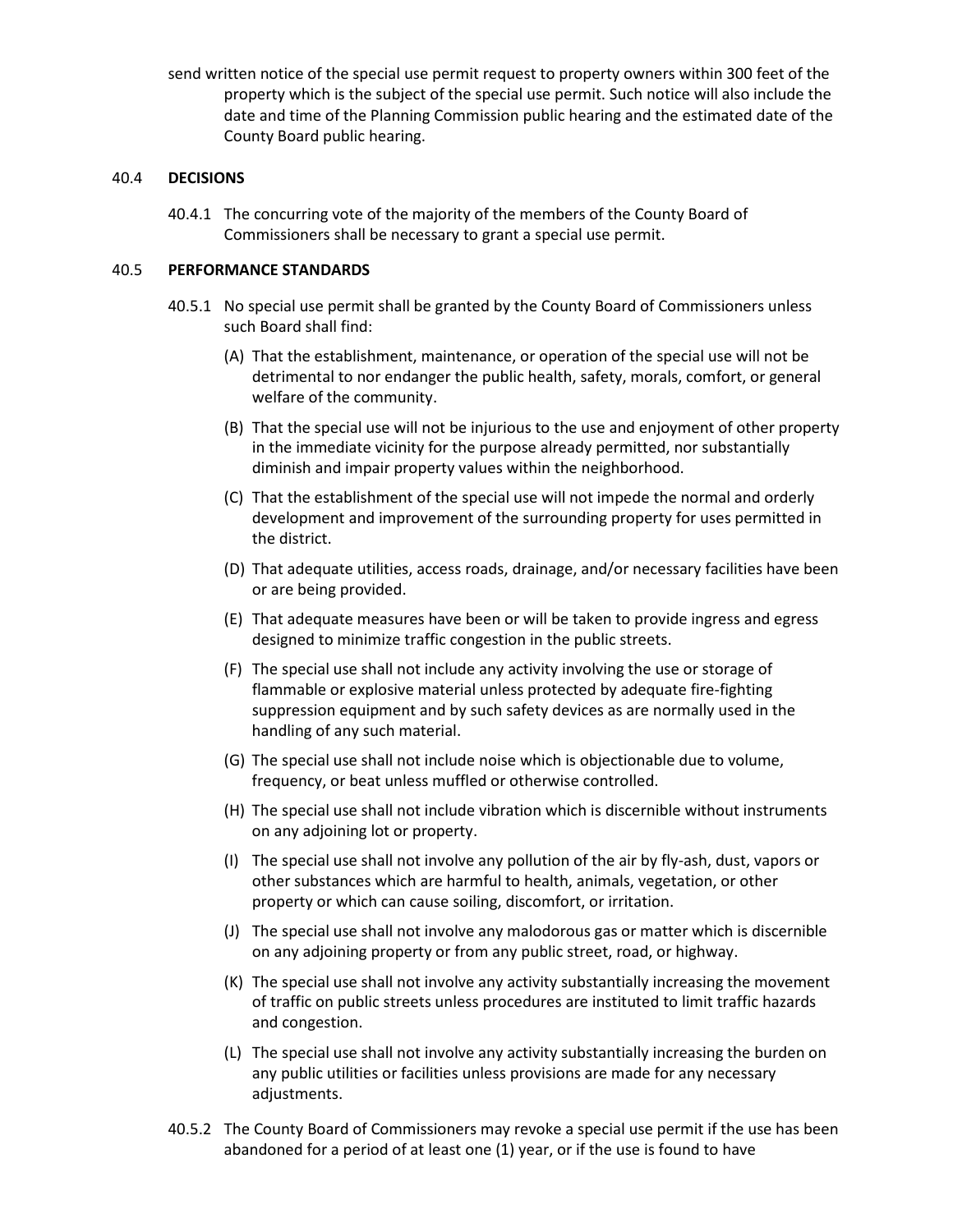substantially varied the use or structure for the originally-permitted intent, and thus is found in non-conformance with the special use permit as issued.

- 40.5.3 Special use permits for trailers and mobile homes:
	- (A) A travel trailer, camping trailer, pick-up coach, auto camper, or motorized home belonging to a guest of the property owner may park and occupy for temporary lodging on the same lot but not for more than 14 days in a one-month period. A special use permit is not required in this case.
	- (B) A trailer or mobile home may be used as a temporary office incidental to the construction of a building development for the duration of the construction provided that the trailer is located on the same lot as the construction project and only after obtaining a temporary special construction permit and paying the County a fee in accordance with the "Master Fee Schedule for the Planning and Building Department" adopted by the County Board.
	- (C) No single-wide mobile home shall be permitted in any district as a permanent residence except for Mobile Home Residential District (RMH).
	- (D) Any single wide mobile home used for seasonal recreational purposes shall apply for and receive approval of a special permit for such single wide mobile home for a three year period.
	- (E) Any change in ownership of a single wide mobile home used for seasonal recreational purposes shall apply for and receive approval of the change of ownership for a single wide mobile home for a three year period.
	- (F) Special use trailer permits may be renewed after a public notice for renewal of the special use permit which shall be published by the Director of Planning in a legal paper of general circulation in Sarpy County, one time at least 10 days prior to renewal. If no written objections to the renewal are received within 30 days of the public notice, the application will be heard by the Director of Planning. If written objections are received, the renewal will follow the same procedure as an application for a special use permit.
- 40.5.4 Standards for Salvage Yard Special Permits:
	- (A) The application for a special use permit shall be accompanied with a proposed development plan together with other documents prescribing the general intent or covenant to meet the minimum requirements described herein:
		- 1. Any salvage yard shall be at least 500 feet distant in all directions from any residential dwelling.
		- 2. The out-of-doors yards shall be screened by a wall at least 50 percent solid or uniformly-painted solid fence not less than 6 feet in height, or in lieu thereof, a landscape buffer strip 5 feet in width with deciduous evergreen trees and large shrubs to provide a landscape screen at least 10 feet high.
		- 3. Off-street parking or service area in connection with the yards may be located outside of the screened-in area.

# 40.6 **PROCEDURE FOR A PLANNED DEVELOPMENT PLAN TO ACCOMODATE TRANSPORTABLE SEASONAL DWELLING UNITS**

40.6.1 A Planned Development Plan shall be filed with the application for re-zoning as an amendment to the Zoning Map showing the buffer areas for landscape plantings, the layout of lots, the access roads or drives, utilities distribution system, service facilities,